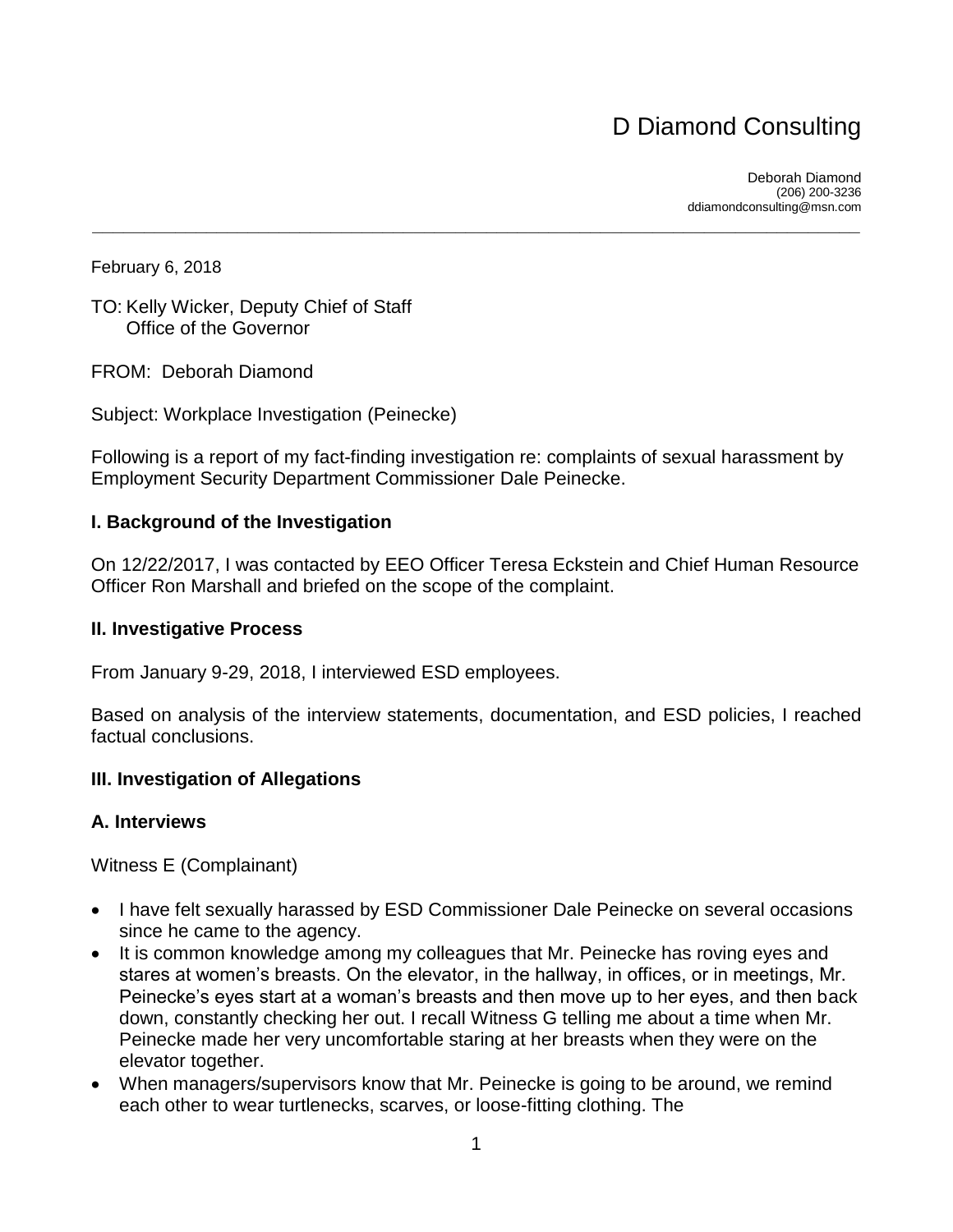managers/supervisors see their positions as dependent on putting up with Mr. Peinecke's leering looks and his putting his arm around them. I tried to stay clear of Mr. Peinecke whenever I could.

- Mr. Peinecke's inappropriate behavior is pervasive and indiscriminate. He puts his arm around and/or leers at women of any age, body type, hair color, attractiveness.
- In December 2015, during a progressive potluck, I was standing at a table with Mr. Peinecke, Person R, and a fellow manager when Mr. Peinecke made me very uncomfortable talking in intimate detail about how he had met his wife on a cruise ship. Mr. Peinecke said something like, "You know what happens on cruise ships", implying the sexual antics that are associated with the Love Boat.
- Person R was laughing, but I felt it was highly inappropriate for Mr. Peinecke to making sexual innuendoes in the workplace. I should be able to enjoy a professional environment and feel safe from being subjected to sexual conversation. I am sensitive and very aware of inappropriate behavior by someone in a position of authority. (My sensitivity stems from former ESD Commissioner Vernon Stoner and his inappropriate associations with female employees during his tenure as Commissioner in the 1990's.) My fellow manager and I walked away from the inappropriate conversation. I internalized my discomfort and did not report it to anyone.
- On 01/05/2016, I made a presentation to the Executive Leadership Team (ELT) regarding the Imaging Department's LEAN initiative called The Staple Project. When I finished, Mr. Peinecke came around the conference table to where I was standing and put his arm around me. Mr. Peinecke's entire upper body was pressed against me on my right side and he had me pinned against a file cabinet on my left side. The photo shows that Mr. Peinecke was looking down toward my breasts.
- I froze and struggled to maintain my composure. My heart was pounding and I was sweating. Mr. Peinecke talked to the ELT for 3-5 minutes with me in this position. The ELT's faces were a blur to me, because I was focused internally on trying to survive the moment. I felt demeaned by Mr. Peinecke treating me (a professional woman) this way in a professional work environment.
- The photo of Mr. Peinecke cornering and leering at me was published on Inside ESD. I got comments and phone calls from male and female colleagues saying something like, "Oh, I see you have a special relationship with the Commissioner." I was so embarrassed. The comments continued throughout 2016 and into 2017.
- I worked hard during my career to reach a position of leadership in this organization and have successfully led many teams and groups of employees, based on my professional and leadership ability. Mr. Peinecke should not have put me in the position where my colleagues were sent an offensive, suggestive message.
- I did not file a complaint because of rhetoric I had heard Mr. Peinecke state on several occasions. Basically, the message was that you either get with his program or you are out of here. I did not know what workplace behaviors Mr. Peinecke expected us to tolerate. I had also seen other managers at ESD be fired. I was afraid of being retaliated against and losing my job.
- Sometime in 2017, Witness P was making a presentation at the Performance Board when Mr. Peinecke came by for an impromptu visit. When Mr. Peinecke put his arm around Witness P, her face turned bright red. I felt so sorry for her, because I knew what she was going through.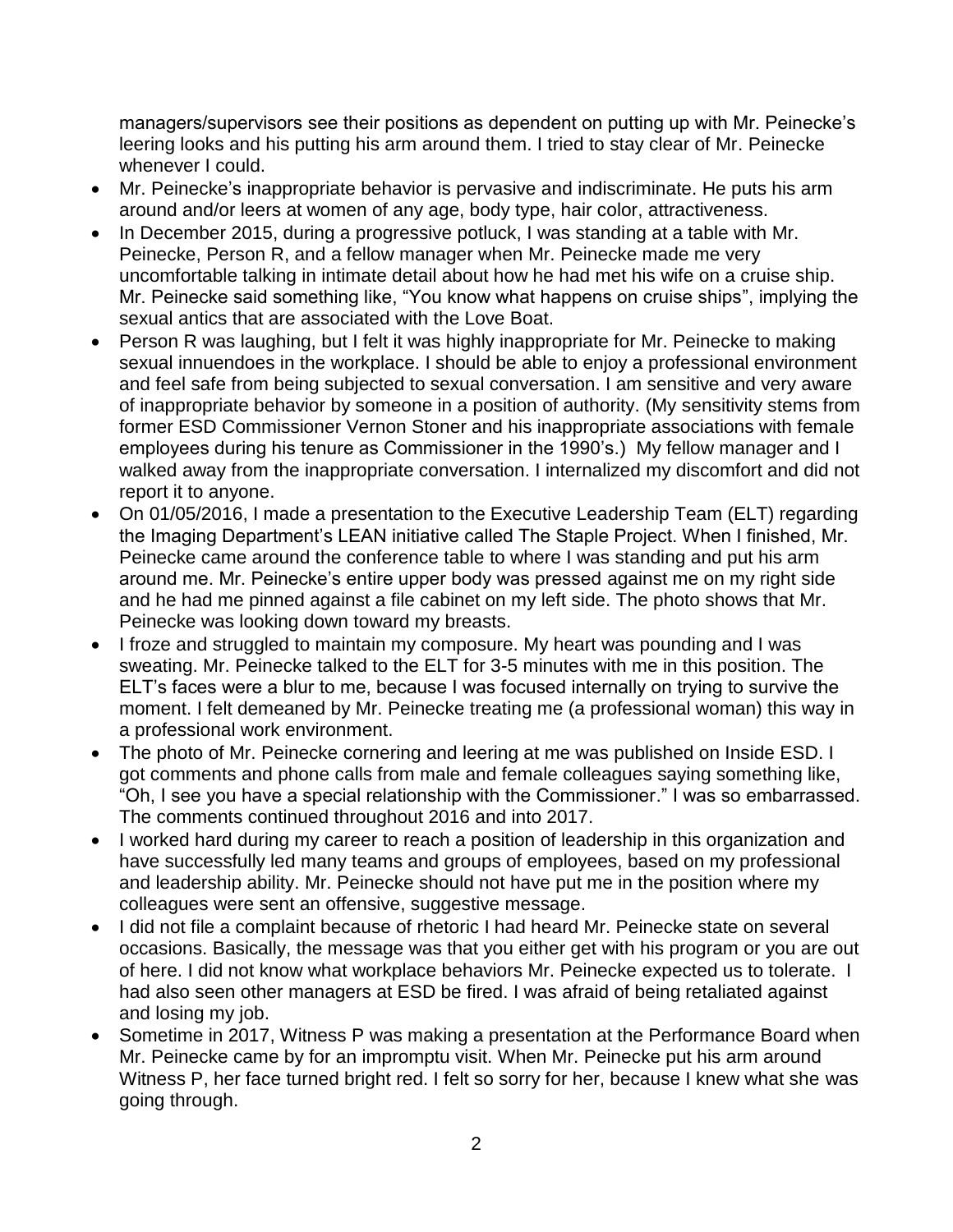# Witness C

- When I first arrived at ESD, coworkers made me aware that Mr. Peinecke lacked personal-space boundaries. They indicated that he often attempted to put his arm around them. They also stated that Mr. Peinecke often looked at female's bodies rather than at their face when interacting with them. I was also told that complaints had been made to Human Resources.
- Mr. Peinecke seems to think he is engaging in chummy camaraderie when he puts his arm around someone's shoulders or hugs someone, but even the men on the staff have said that it is awkward and uncomfortable for them.
- I have not experienced issues with Mr. Peinecke placing his arm around me. Early on, I experienced an occasion or two where Mr. Peinecke appeared to be looking at my chest rather than at my face. I have also experienced an instance when Mr. Peinecke appeared to be looking me up and down, sizing me up, rather than looking me in the eye.
- While I feel that this behavior was not appropriate, it never escalated to anything more than one or two occasions. Because I assumed HR was aware, I did not feel the need to escalate the issue. Since I have not experienced this behavior lately from Mr. Peinecke, I assumed that he had corrected his behavior.
- In order to protect myself, I step back from Mr. Peinecke and put out the vibe that it would not be appropriate for him to enter my personal space.
- At first, I believed that Mr. Peinecke was not conscious of his behavior. I am now concerned that this may not be true, if in fact, the Chief Human Resources Officer Ron Marshall talked to Mr. Peinecke and told him it was not appropriate to touch anyone in the workplace. It seems to me that if Mr. Peinecke wanted to stop, he would.
- I think Mr. Peinecke does not consider his behavior to be inappropriate or engaged in with a sexual intent. I believe that his behavior may be coming more from asserting control. I do not believe he is aware of his behavior, or perhaps Mr. Peinecke is not concerned if anyone is uncomfortable or feels his behavior is inappropriate.
- I have had another female coworker warn me that Mr. Peinecke will make a judgement about a female if she is overweight. I was cautioned not to hire someone that is overweight, because Mr. Peinecke will automatically discount the person if she does not fit his desired body-type. I do have one female staff member who is overweight. Mr. Peinecke has made it clear that he does not like her and does not want to interact with her (without directly stating that it is because she is overweight). Mr. Peinecke has made it very clear that he believes that this employee's appearance is unattractive, which he equates with being unprofessional.
- I am very concerned that participating in this interview will result in me losing my job if Mr. Peinecke learns about my statement. I have truthfully accounted for my experience and what I am aware of occurring in the agency.
- Mr. Peinecke can be abrasive. I have been treated disrespectfully in a non-sexual way by him in the past. I have had to put up with a lot because he tends to fire, then aim. I do not feel safe. I have also not felt that it was safe to go to HR with my concerns.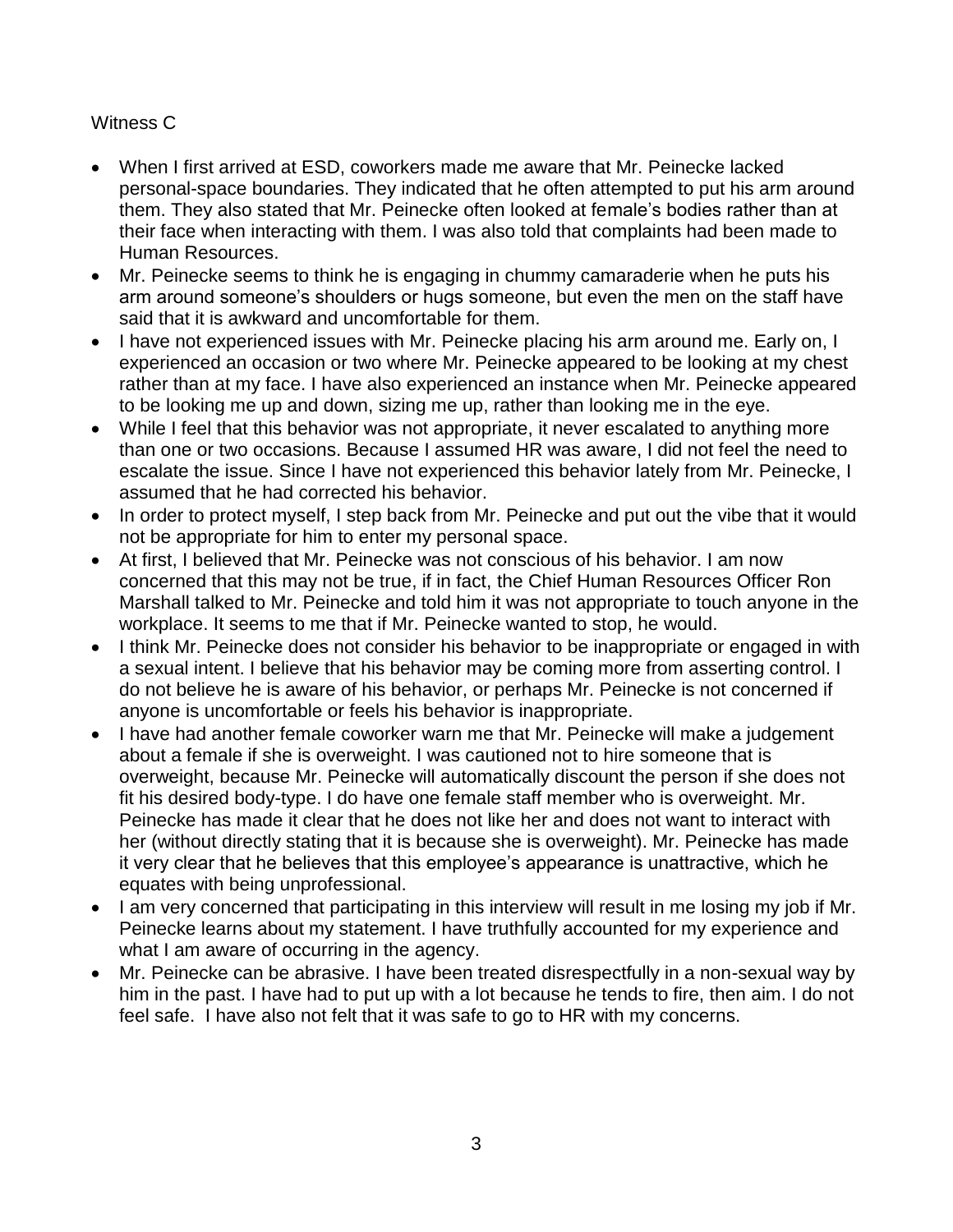# Witness J

- In late-2013, an incident occurred with Commissioner Dale Peinecke which made me very uncomfortable.
- Mr. Peinecke came in to a conference room where I was seated at the head of the table presenting a part of the layoff plan. Mr. Peinecke stood very close to me (without actually touching). I was uncomfortably aware of how close he was and did not look up. I did not like Mr. Peinecke crossing in to my personal space bubble, but it would have been awkward to say anything.
- After Mr. Peinecke left, Witness D and some of the other women in the room said Mr. Peinecke had been looking down at my chest area the whole five minutes he was there.
- Although I think Mr. Peinecke was being inappropriate, I did not feel that I wanted to pursue a complaint at that time.

# Witness D

- I was present in a late-2013 meeting when ESD Commissioner Dale Peinecke came in and stood very close to Witness J, staring down at her breasts while she was making a presentation.
- After Mr. Peinecke left, all the other women in the room (there were no men present) commented on how uncomfortable they were with how Mr. Peinecke was looking at Witness J.
- After the meeting, I told Person Q that Mr. Peinecke's behavior seemed very inappropriate. Person Q said that Mr. Peinecke did something similar to her. We commiserated about the situation.
- I told Person Q that I thought someone should say something to Mr. Peinecke or the Chief HR Officer. Person Q said she would. I do not know if she ever did. Witness J said she did not want to file a complaint at that time.
- When someone told Witness I about what happened to Witness J, Witness I said something like that had happened to her in April 2013. I told Person Q about this additional incident and told her I thought she should elevate it to the Chief HR Officer or talk to Mr. Peinecke herself. Again, I do not know if she ever did.
- Witness I told me she is still creeped out by Mr. Peinecke and will not go in to the kitchen when he is there.

# Witness I

- In April 2013, Person R introduced new Commissioner Dale Peinecke to me while I was standing in my office cubicle. Mr. Peinecke made eye contact with me and then looked down my body and back up to my eyes slowly enough to make me feel very uncomfortable.
- I was really taken aback by this and turned to Person R. She must have seen that I was shocked by Mr. Peinecke's behavior, but she did not react.
- I knew there was a process for filing a complaint, but at the time I did not feel it was severe enough to report.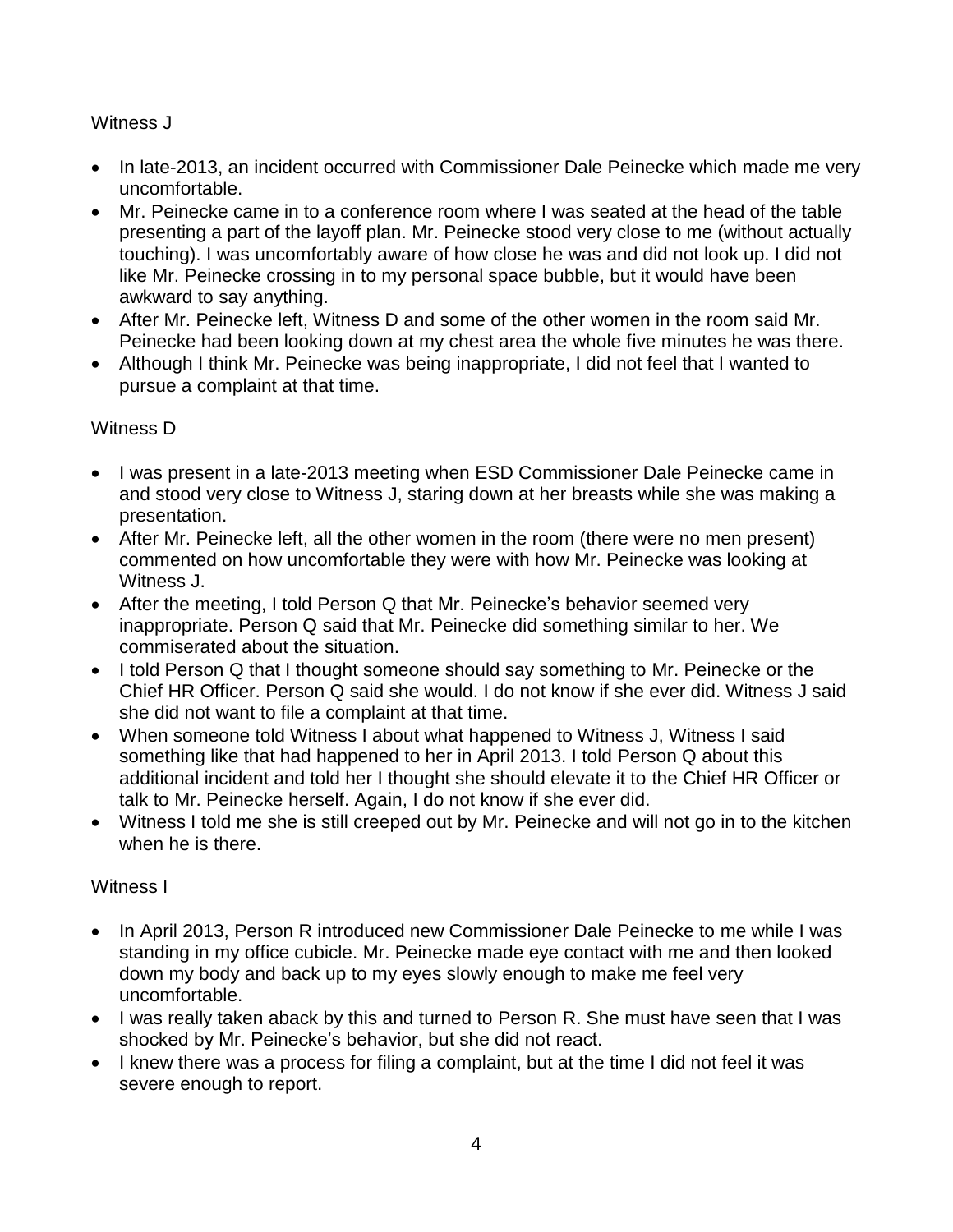- Later in 2013 and in 2014, I talked to a few coworkers about the incident. I told them it felt really creepy to be looked at that way by someone, especially someone in Mr. Peinecke's position.
- In 2015, a coworker (Witness L) told me Mr. Peinecke had made a comment to her about her being pregnant that made her feel uncomfortable. I also heard from coworkers Witness D and Witness J that Mr. Peinecke stood and looked down Witness J's top when she was seated making a presentation.
- Sometime within the last year, I was in the kitchen with my back to the doorway when Mr. Peinecke came in. Mr. Peinecke put his hand on my shoulder to alert me he was passing. The gesture was not inappropriate, but I was wary because of his past behavior.
- Since the 2013 incident, I try to avoid being near Mr. Peinecke. For example, I was in line for a flu shot when Mr. Peinecke walked up and joined the line behind me. Mr. Peinecke stood close and started chatting with me. I felt uncomfortable and left.

# Witness O

- Sometime in 2016, I had an interaction with ESD Commissioner Dale Peinecke which made me very uncomfortable.
- Mr. Peinecke and I were talking as we walked up the stairs from the garage and took the elevator together.
- Quite frankly, I have never had a man gawk at me in such an obviously leering way, even in a bar when people are under the influence of alcohol.
- It was more than just a stare. It was as if Mr. Peinecke was undressing me with his eyes. The looks he gave me were very sexual and made me very uncomfortable.
- I was shocked at Mr. Peinecke's behavior and told a few colleagues. Some women indicated they had had similar experiences. A male colleague told me that he is uncomfortable when Mr. Peinecke frequently puts his arm around him.
- I did not report the 2016 incident, because Mr. Peinecke never actually touched me and did not say anything with sexual overtones.

# Witness L

- In early 2015, my pregnancy was just starting to show. I was in the kitchen with ESD when Commissioner Dale Peinecke came in and said hello. Mr. Peinecke made eye contact with me, but then his eyes went down my body and up again, stopping at my belly, then stopping at my breasts, and then back to my eyes.
- I felt very uncomfortable. In my mind, I was thinking something like, "Yes, I'm pregnant. Do you have any questions?" but did not say anything.
- I felt Mr. Peinecke's behavior was especially inappropriate because of his position as ESD Commissioner.
- I did not feel like the incident was serious enough to report/file a complaint, but I did feel creeped out. I mentioned the incident to a couple coworkers who agreed that Mr. Peinecke's behavior was inappropriate.
- It is the general consensus of my male and female coworkers that Mr. Peinecke stops his glance and stares at women's breasts.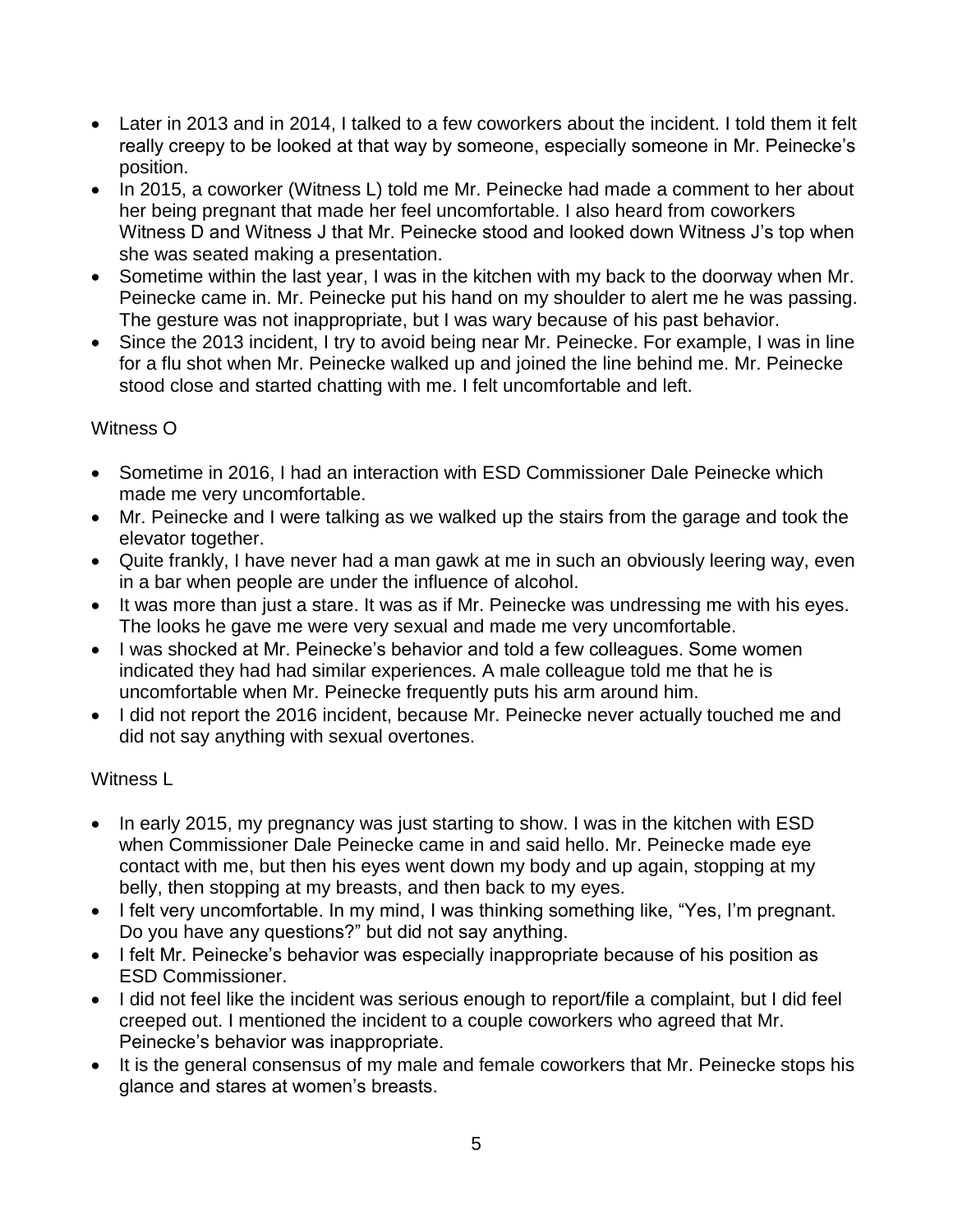Based on this incident, I will try to wait until Mr. Peinecke is out of the kitchen before I enter.

## Witness G

- I have had at least two nerve-wracking encounters with ESD Commissioner Dale Peinecke in the elevator. Mr. Peinecke was standing at my side and obviously staring down at my chest.
- One time, Mr. Peinecke asked me why I was not wearing a sweater when it was so cold out. Sometime later, Mr. Peinecke said something like, "Oh, you're wearing a sweater". Mr. Peinecke's awkward small talk made me very uncomfortable in light of his having stared at my breasts in the elevator.
- After these incidents occurred, I avoided eye contact with Mr. Peinecke and tried to stay away from his creepy vibe.
- It was the general consensus of me and my coworkers that Mr. Peinecke is an extremely creepy dude in the way that he stares at women's chests, hugs, and puts his arm around people. His behavior is just not appropriate for someone in that position.

### Witness N

- In October 2017, I was on the elevator alone with ESD Commissioner Dale Peinecke. I was very uncomfortable when Mr. Peinecke gave me a slow look down my body and then back up. Mr. Peinecke's seemed to be (unsuccessfully) struggling to keep his eyes from returning to my breasts.
- I had heard from several female colleagues that Mr. Peinecke stares at women's breasts and does not attempt to hide it. I recall Witness O telling me Mr. Peinecke had been staring at her boobs in the elevator. Someone told me that she has seen Mr. Peinecke staring at women and mentioned how inappropriately he looks at Witness C.
- I know that I should have reported the October 2017 incident, but I was afraid of retaliation and did not want to jeopardize my job.

# Witness P

- ESD Commissioner Dale Peinecke has been totally professional around me in one-onone meetings.
- In group settings, Mr. Peinecke put his arm around my shoulder once or twice. I am a bit uncomfortable with a male making physical contact with me in the workplace, but I did not feel it was a big enough deal to bring it up.
- I recall one time when Mr. Peinecke put his arm around my shoulder in front of a group that was gathered at the Performance Board. I was nervous and turned red, because Mr. Peinecke was asking me very direct questions, which I was not sure I was prepared to answer.
- I have seen Mr. Peinecke walk up and put his arm around other women. In Executive Leadership Team (ELT) meetings, I have noticed Mr. Peinecke looking at the chest of a woman who was speaking. Mr. Peinecke seems to do this to women who are pretty (e.g., Witness H and Witness C).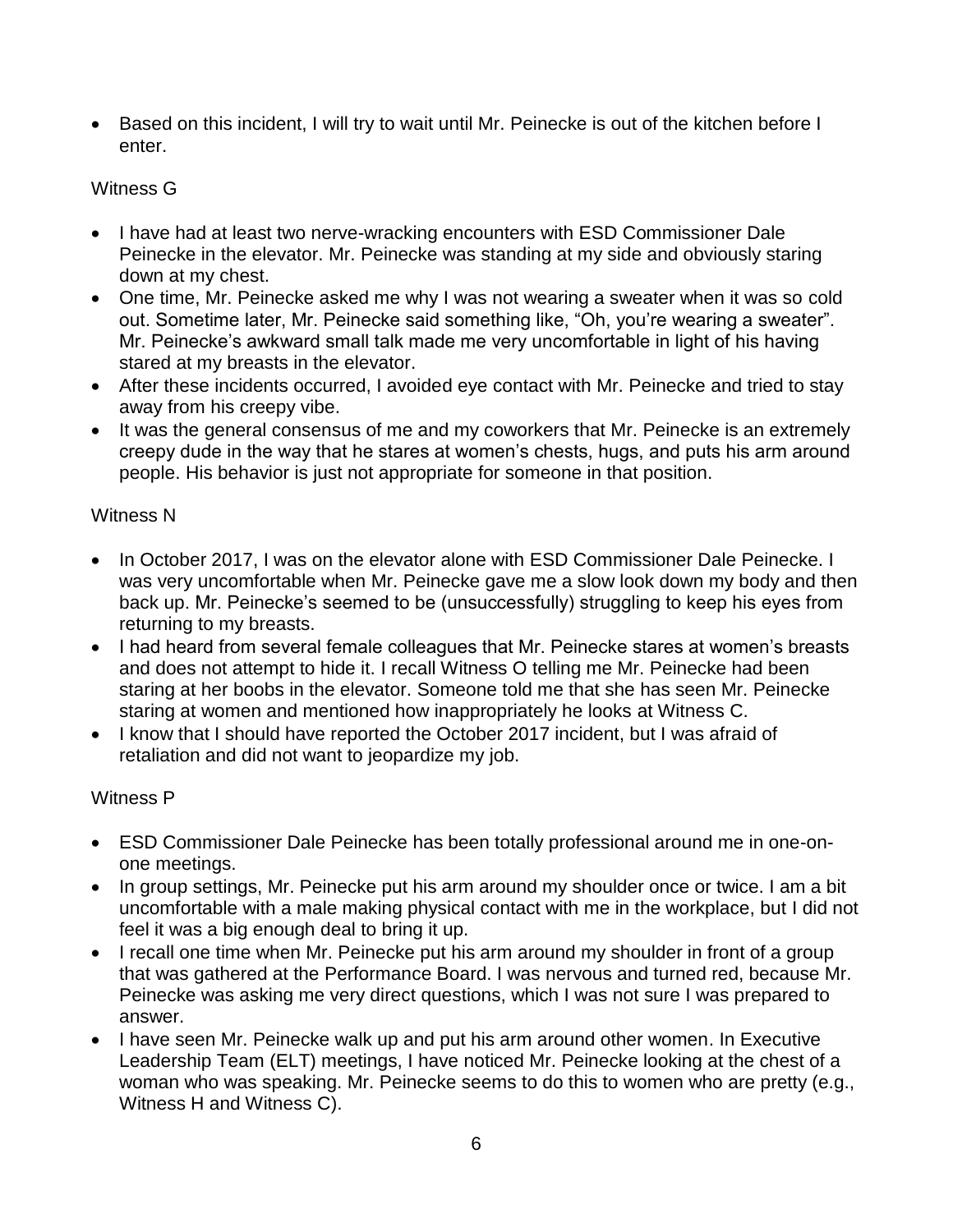- In looking at the January 2016 photo of Mr. Peinecke with his arm around one of my former employees (Witness E), I can see where Mr. Peinecke's hand seems to be touching her high on the shoulder. I would have thought that Witness E would have expressed any concerns to me. I do not recall her doing so at the time.
- In this day and age, I question whether someone in Mr. Peinecke's position should risk engaging in physical behavior that might be considered inappropriate.

# Witness H

- I am not uncomfortable with Mr. Peinecke putting his arm around me or his hand on my shoulder, but I can see where Mr. Peinecke's physical approach to engaging with his staff could be off-putting to some who are not huggers like me. I have noticed that some people are uncomfortable around Mr. Peinecke and seem to be put off by his mannerisms.
- Mr. Peinecke is a process-focused engineer and is not a real people-person. He is awkward in his attempts at social interactions and could come off as intimidating in the way he directly questions to people.
- Witness B and Person S have given Mr. Peinecke feedback (coaching) about these behaviors to assist him in how he engages with staff. I have seen some improvement in the way he relates to people, but he still seems to be much more comfortable with men.

# Witness F

- ESD Commissioner Dale Peinecke is outgoing and friendly. I have seen him shake hands with individuals and then pat them on the back.
- It is not uncommon to see Mr. Peinecke put his arm around someone, with his hand on his/her shoulder.
- Mr. Peinecke makes eye contact with me when we are talking. He is very performanceoriented and direct in his communications.
- I am not aware of Mr. Peinecke staring at or checking people out with his eyes. Mr. Peinecke is always on the move and is not in one place long enough for his eyes to linger.
- I have experienced creepy interactions with men in authority before. I have not experienced any interaction with Mr. Peinecke which made me uncomfortable.

### Witness M

- ESD Commissioner Dale Peinecke is a very boisterous, in-your-face kind of guy. He stands close to people when he talks.
- Mr. Peinecke frequently puts his arm around people's shoulders, briefly, in a collegial way. It seems to be his way of saying hello.
- Times Mr. Peinecke has hugged me were at social events, such as a Christmas party when everyone was hugging each other goodbye.
- It does not bother me when Mr. Peinecke puts his arm around or hugs me or others.
- Mr. Peinecke makes eye contact with me when we talk. I cannot recall having seen, nor has anyone reported to me, that Mr. Peinecke stares at women's chests.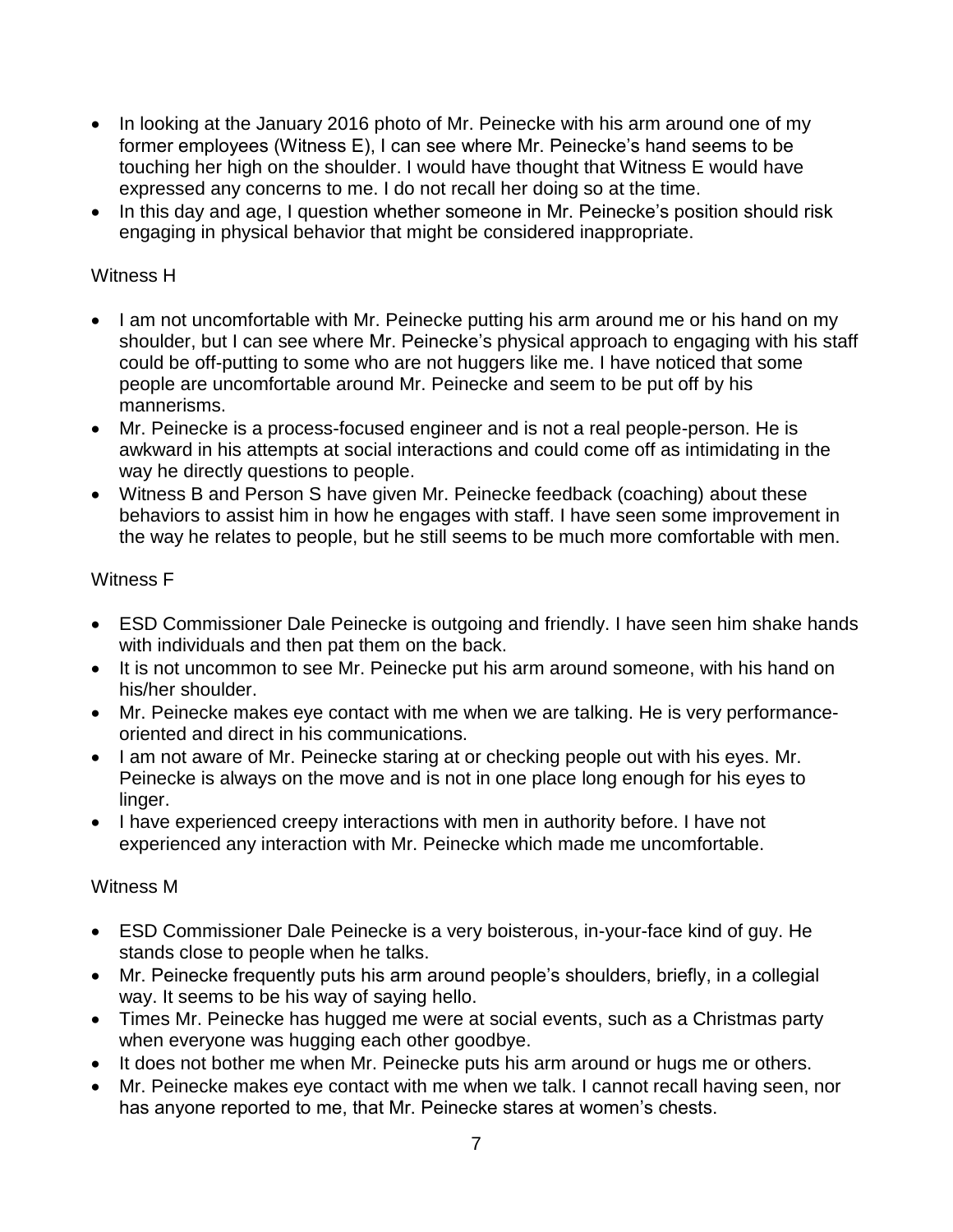• I have not seen that Mr. Peinecke interacts with women any different from the way he interacts with men.

## Witness K

- I have not personally experienced or noticed ESD Commissioner Dale Peinecke doing anything that made me uncomfortable.
- Mr. Peinecke does stand close when he is talking, but this has not caused me any concern.
- I have noticed that Mr. Peinecke looks both men and women up and down when he encounters them. I am under the impression that he is checking out the people's clothes and shoes. I think Mr. Peinecke is just taking note of how someone is dressed that day. I do not sense any sexual overtones.
- Early on, I overheard Mr. Peinecke talking about shoes with Witness T. On a later occasion, when I complimented Witness T on his shoes, he responded that he was taking fashion lessons from Mr. Peinecke.

# Witness B

- ESD Commissioner Dale Peinecke treats me with respect, has provided me excellent opportunities for career growth and compensates me fairly.
- Employees have told me that Mr. Peinecke seems more aloof than the prior ESD Commissioner. I have encouraged him to walk around and connect with people more.
- During a conversation about Mr. Peinecke's personality and need to connect more with employees, I mentioned that I liked how he welcomed me to the office with a hug when he hired me.
- One of my employees told me that, before I was hired, Mr. Peinecke touched her on the forearm during a discussion with other people present and that it made her a little uncomfortable. She did not frame her discomfort in terms of sexual harassment.
- Personally, I am comfortable with Mr. Peinecke putting his arm around or hugging me. I appreciate this sign of collegiality. My male and female bosses have always hugged me (and sometimes kissed me on the cheek) in a collegial way. I understand that people have different levels of comfort and we should always respect that.
- When I converse with Mr. Peinecke, he looks me in the eyes or looks at the paper we are discussing. I have not noticed Mr. Peinecke staring at women at the breast level. If I ever saw or felt that, I would have said something to him.
- I'm proud of how Commissioner Peinecke hires strong women leaders and respects our leadership.

### Witness A

- When I initially briefed incoming Commissioner Dale Peinecke, the discussion included civil service and ESD policies on ethics and workplace behavior.
- Mr. Peinecke is very process-focused, bright, energetic, and friendly. Early on, I noticed that Mr. Peinecke was hugging women and putting his arm around the shoulder of men and women.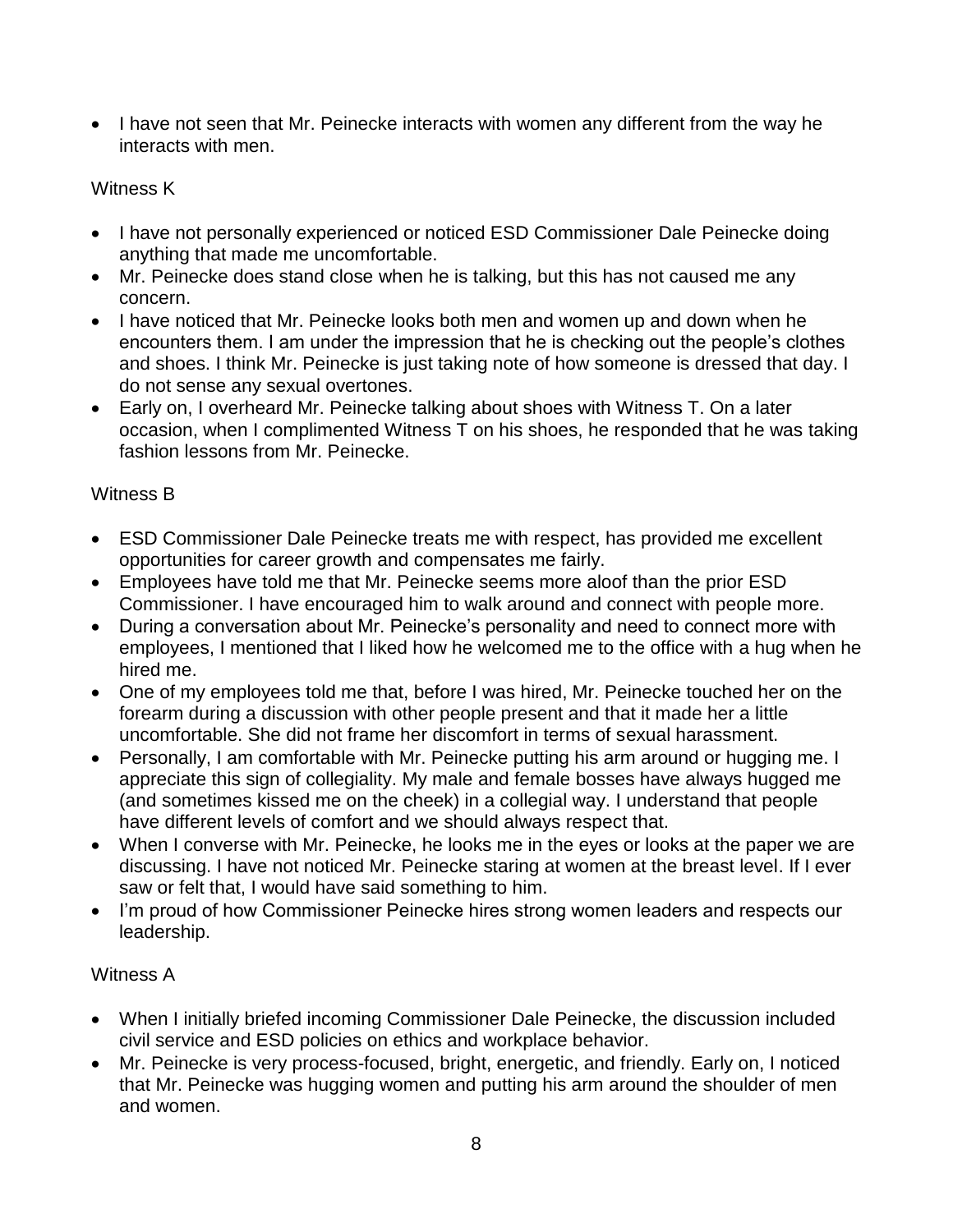- Within the first year, I provided guidance to Mr. Peinecke regarding his hugging people in the workplace. I suggested that it might be okay to hug someone if he had established that kind of relationship with the person, but that in general it was not a good idea for a person in authority to hug subordinates. After I gave Mr. Peinecke this guidance, his behavior seemed change to some extent. I did not see Mr. Peinecke spontaneously hugging people after that.
- At that time, I did not provide Mr. Peinecke any feedback or guidance regarding his putting his arm around people. I do not recall anyone bringing to my attention that s/he was uncomfortable with this behavior.
- In late-2017, ESD received notification of a complaint filed with the EEOC. The complaint included a claim that Mr. Peinecke had sexually harassed Witness E. The supporting documentation included a photo of Mr. Peinecke with his arm around Witness E.
- In looking at the photo, I see that Mr. Peinecke's hand is actually resting on the Witness E's collar bone and is in contact with her hair. I see that Mr. Peinecke's torso is in full contact with Witness E's arm. I see that Witness E is standing next to a file cabinet on the other side. Mr. Peinecke appears to be looking at Witness E's chest.
- I have never personally observed Mr. Peinecke staring at women's chest areas. I do not recall that anyone reported that s/he thought/felt Mr. Peinecke stared women's chest areas until this investigation. If this had been reported to me, I would have given Mr. Peinecke feedback and guidance that this behavior was making people uncomfortable and should cease.
- I have noticed that when Mr. Peinecke's wheels start spinning (his mind is in deep thought) on something, his gaze seems to freeze for a few moments while he is thinking. It seems like Mr. Peinecke locks his eyes wherever he was looking when an idea came to him. When Mr. Peinecke is ready to talk again, he looks up and makes eye contact.
- I do not think Mr. Peinecke has any clue that he is making people uncomfortable by putting his arm around them or staring at them.

Dale Peinecke (Respondent)

- I am outgoing and gregarious, but I cannot recall doing anything that would intentionally make someone feel uncomfortable in the ESD workplace. My team and I have worked hard at employee engagement, at creating a respectful and diverse workplace, as evidenced by our recent employee engagement scores. I would not purposefully take any action to undermine this accomplishment.
- It is not uncommon for me to shake hands, put my arm around, or hug both men and women at ESD, from other state government offices, or from our stakeholder community. I think this way of relating to people may come from years of coaching and being involved with sports. Having had time to reflect on this, I imagine that there are any number of individual and group photos that show me with my arms around someone or around people in a group photo.
- I have not felt I needed to ask permission to hug or put my arm around anyone in a collegial way. I do not recall anyone objecting, recoiling, or stepping back, but I imagine if that happened I would immediately disengage. To the best of my ability to recall, no one has ever commented or provided me feedback to this effect.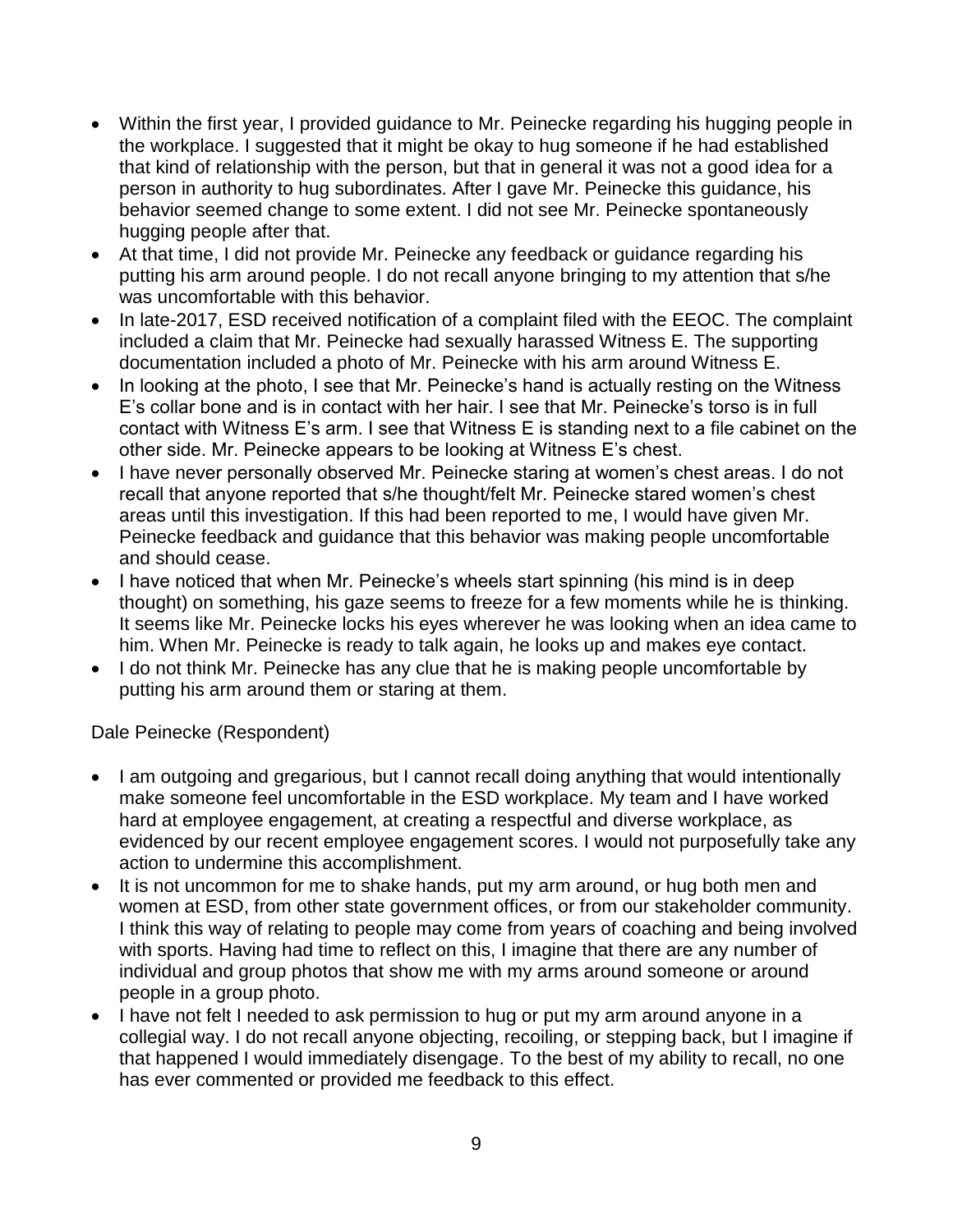- I do not recall receiving any formal feedback or guidance from Chief Human Resources Officer Ron Marshall regarding my hugging people, nor do I recall any direct feedback from an employee.
- When I put my arm around someone's back or shoulder, it is usually brief, although it may last as long as my address to them or to the group I am speaking with. My upper torso may be in physical contact with the person's side, but I do not knowingly grip or pull anyone toward me. When I put my arm around someone, I am acting like the sports coach. The message of my physical gesture is, "I am engaged in this with you. I am appreciative of what you are doing."
- To be clear, there are people who I know well, and with whom I have a longer term relationship, whom I will embrace and who may regularly embrace me in the workplace. This differs from the following incident.
- In looking at the photo presented to me in this interview, I see Witness E working really hard at making a presentation and me being encouraging. Having had time to reflect on this encounter, I recall we were reviewing incredibly good results of a LEAN project with managers and with the workgroup in a very public setting. I was excited about the outcome and their effort (including hers) and lauding their work.
- I see that I have my arm around her shoulder. It looks like my thumb might be in contact with her hair, which is long (falls to her shoulder). I see that from the position of my hip that I am leaning out away from Witness E, which brings my upper torso in contact with her arm. It was certainly not my intention to make her uncomfortable. It is hard for me to imagine that Witness E would feel demeaned (as I was told she claimed) when I was praising her project. I do not recall her pulling away, nor do I recall feedback about this incident from her or her manager.
- [The line of questioning changes here to encounters in the elevator, with the assertion that I am looking at women's breasts and physical attributes in the elevator, hall and/or lunchroom:] I am dumbfounded that any woman thinks I am staring at her breasts or dressing her down with my eyes. If I am doing that, it is not a conscious behavior. I am surprised that anyone could think that was where my head is, when in fact I am thinking about a lot of other important things. It would not surprise me to hear that people think I am not paying attention to them when I am gazing off, not looking directly at them (faceto-face), and/or conversing, but this does surprise me. I am not conscious of treating men or women differently in these situations.
- Upon reflection, I wonder if people are misinterpreting my gaze. I am good at remembering numbers but, as I have often commented, I am not as good at remembering people's names. I habitually look at people's badges to refresh my memory so I can address the person by name when I talk to them. Most people wear their badges on a lanyard around their necks, so I would be looking down to try to read the person's name.
- When I am in a group, I scan the crowd, trying to read facial expressions and body language to determine if people are engaged. It is certainly not my intention to be assessing women's physical traits or looking at women at the breast level. Again, I am "reading" both women and men in these situations.
- It is disappointing to me to get this feedback after all my and our team's hard work to move the agency forward toward engagement, respect, and diversity.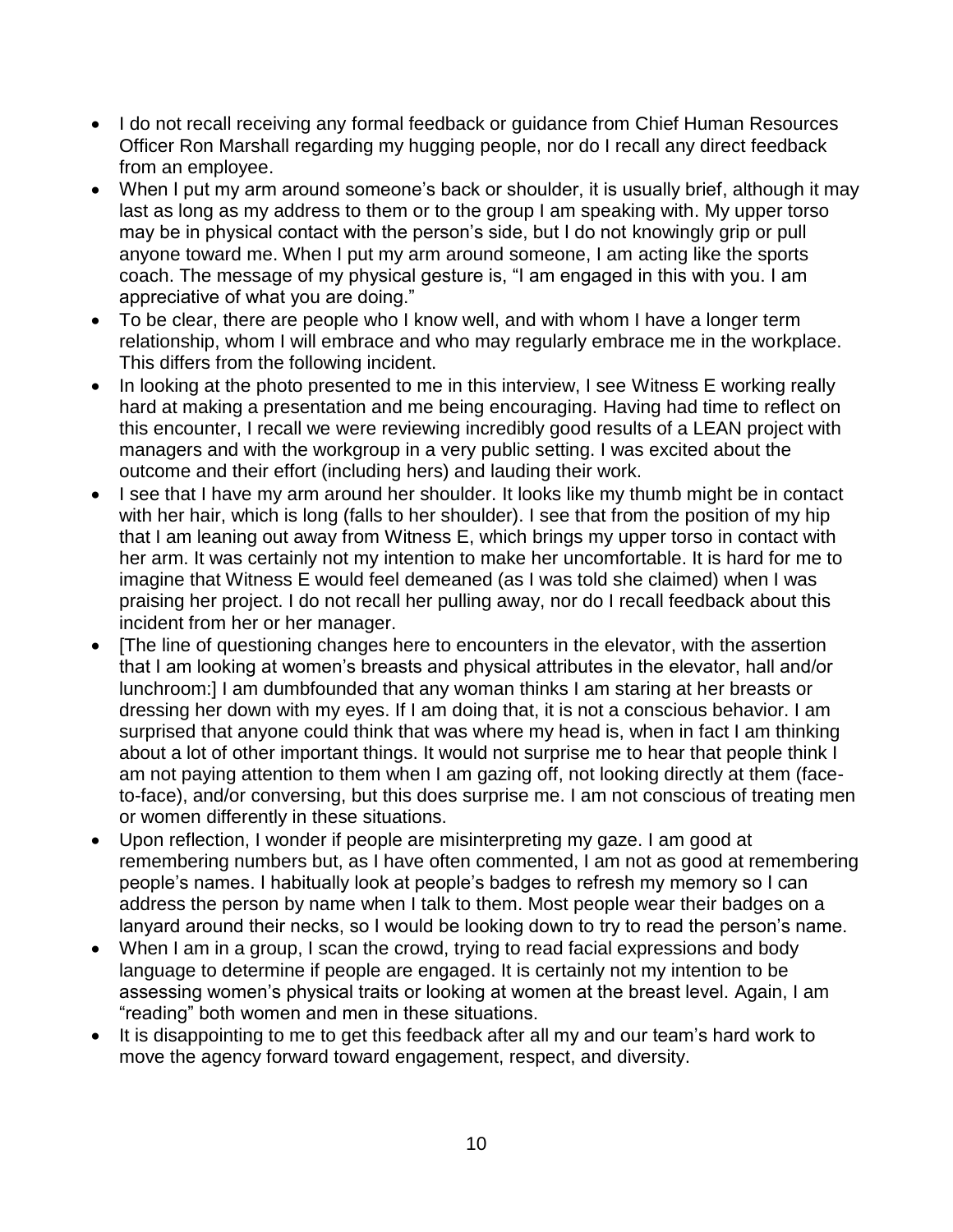- My intention is to be a positive, supportive, engaged coach and cheerleader for my employees' efforts. If my players do not see my behavior as positive reinforcement, I need to take a different tack, particularly given the tenor of our times, today.
- I had no awareness that I was making anyone uncomfortable. I am disturbed and somewhat shocked by this feedback. (Even as I walk out the door from this session) I am ready to move forward and immediately modify my behavior, so that all feel comfortable in our workplace.

#### **B. Documentation**

[Investigator's Note: Relevant sections of documents are excerpted.]

 Exhibit 1: EEOC Charge of Discrimination 551-2018-00592, filed by Witness E 12/12/2017

On January 5, 2016, Witness E was at a meeting with the Executive Leadership Team, which is comprised of the heads of all the divisions within ESD. The Commissioner of ESD, Dale Peinecke, was present at the meeting.

Witness E and Mr. Peinecke had no prior relationship other than Witness E knowing that Mr. Peinecke was the leader of ESD. During the meeting, Mr. Peinecke approached Witness E and, with Witness E pressed against a file cabinet, placed his arm around Witness E and held her against him while addressing the other members of the Executive Leadership Team. A photograph of the incident was taken and, incredibly, posted on ESD intranet website to be viewed by all ESD employees…This subjected Witness E to, among other things, insinuations from other ESD employers that she must have a "special relationship" with Mr. Peinecke.

Mr. Peinecke has exhibited the same behavior towards other ESD employees, including two other employees that Witness E has witnesses Mr. Peinecke inappropriately interact with. All of the employees that have been inappropriately touched by Mr. Peinecke have been female. On another incident, Mr. Peinecke put his arm around a female director while she was giving a presentation to a gathering of managers. This director was visibly uncomfortable. In addition to inappropriately touching female employees, Mr. Peinecke regularly stares at female employees, and particularly their breasts, to the point that employees are extremely uncomfortable. Mr. Peinecke only treats female employees in this manner. Mr. Peinecke's behavior is widely known among the employees at ESD. The female employees, including Witness E and her peers, have often discussed the need to wear loose fitting clothing whenever Mr. Peinecke is present.

- Exhibit 2: Photos of Mr. Peinecke and Witness E, dated 01/05/2016.
- Exhibit 3: ESD Required Policies List, signed by Mr. Peinecke 01/16/2013.

Policy #0014 Harassment Prevention (10/25/2011)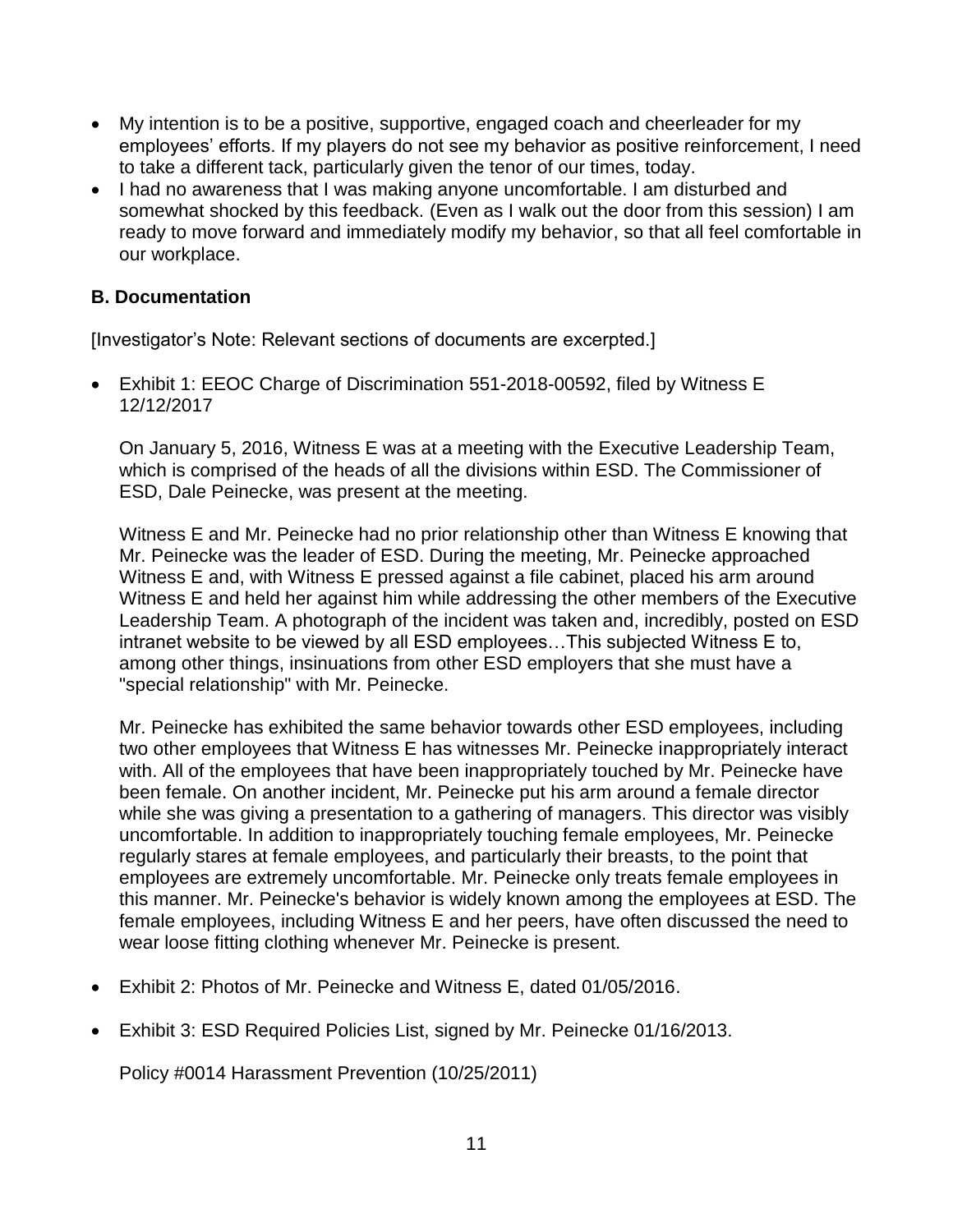Policy #0016 Employee Conduct (12/13/2016)

In keeping with Agency standards, I have reviewed these policies on-line, or I have been provided with a copy of the following policies and procedures. I have discussed these policies with my supervisor or manager and have asked any questions. By my signature, I acknowledge that I have read, understand, and agree to adhere to the standards set forth in each of these policies and procedures.

### **C. Laws, Policies and Other References**

[Investigator's Note: Relevant sections of references are excerpted.]

ESD Policy 0014 Harassment Prevention (10/25/2011)

The Department will provide all employees and clients with an environment free of harassment. The Department expects all employees to treat everyone with dignity and respect. The Department will take an aggressive role in eliminating harassment and inappropriate behavior of a sexual nature from the work environment of its employees and the delivery of services to its clients by responding immediately to observed or reported incidents of harassment or inappropriate sexual behavior in the workplace. The Department will also take an affirmative role in eliminating retaliation against the accused harasser or against individuals who report/participate in the investigation of such matters.

Managers/supervisors must be aware of the potential impact regarding their social relationships with co-workers. By law, supervisors have a greater responsibility, and are also liable to be individually sued in court for acts of harassment as they hold positions of authority over other employees. Sensitivity and sound judgment must be used by managers/supervisors in order to avoid impropriety of any kind.

*Inappropriate behavior of a sexual nature*: Unwelcome sexual behavior which, could interfere with an individual's work or receipt of service, and could create an intimidating, hostile or offensive environment. Inappropriate behavior(s) of a sexual nature are those behaviors that do not rise to the level of sexual harassment because they may not be as severe or not repeated. Examples of inappropriate behavior of a sexual nature are similar to examples of sexual harassment behaviors and include, but are not limited to:

- o Non-verbal behavior such as gestures, leering
- o Physical behavior such as unwelcome touching, standing too close, cornering, leaning over or brushing against a person's body.
- ESD Policy 0016 Employee Conduct (12/13/2016)

#### Appearance

The manner and style of dress for all employees has a direct bearing on the confidence the citizens of the state place in the department. Employees are expected to portray an image of professionalism and competence through their appearance, and maintain